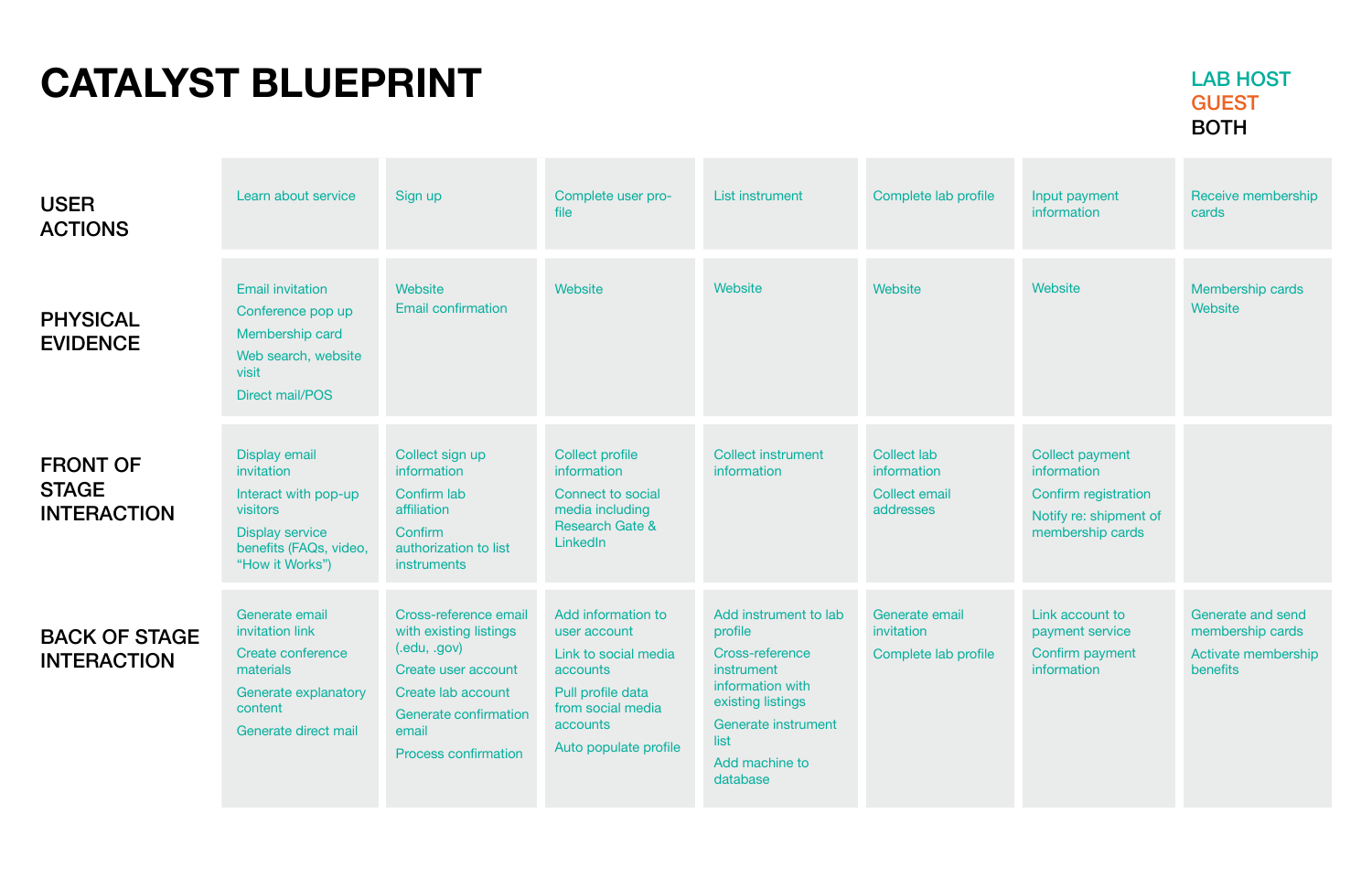**Email Website** Mobile app Confirm visit

Email **Website** Mobile app

Update calendars

Generate request summary

Notify lab manager of confirmation

| <b>USER</b><br><b>ACTIONS</b>                         | Learn about service                                                                                                                    | Sign up                                                                                                                                                 | Complete user<br>profile                                                                                                                              | Search for instrument                                                                                                        | <b>Request instrument</b>                                                                                                                 |
|-------------------------------------------------------|----------------------------------------------------------------------------------------------------------------------------------------|---------------------------------------------------------------------------------------------------------------------------------------------------------|-------------------------------------------------------------------------------------------------------------------------------------------------------|------------------------------------------------------------------------------------------------------------------------------|-------------------------------------------------------------------------------------------------------------------------------------------|
| <b>PHYSICAL</b><br><b>EVIDENCE</b>                    | <b>Email invitation</b><br>Conference pop up<br>Membership card<br>Web search, website<br>visit<br><b>Direct mail/POS</b>              | Website<br><b>Email confirmation</b>                                                                                                                    | Website                                                                                                                                               | Website                                                                                                                      | Website<br><b>Printed estimate</b>                                                                                                        |
| <b>FRONT OF</b><br><b>STAGE</b><br><b>INTERACTION</b> | Display email<br>invitation<br>Interact with pop-up<br>visitors<br><b>Display service</b><br>benefits (FAQs, video,<br>"How it Works") | Collect sign up<br>information<br>Confirm lab<br>affiliation                                                                                            | <b>Collect profile</b><br>information<br>Connect to social<br>media including<br><b>Research Gate &amp;</b><br>LinkedIn                               | <b>Collect instrument</b><br>information<br><b>Display instrument</b><br>comparison                                          | Collect booking<br>information<br>Update calendars<br>Provide cost estimate<br>with print option                                          |
| <b>BACK OF STAGE</b><br><b>INTERACTION</b>            | Generate email<br>invitation link<br><b>Create conference</b><br>materials<br>Generate explanatory<br>content<br>Generate direct mail  | Cross-reference email<br>with existing listings<br>(.edu, .gov)<br>Create user account<br>Generate confirmation<br>email<br><b>Process confirmation</b> | Add information to<br>user account<br>Link to social media<br>accounts<br>Pull profile data<br>from social media<br>accounts<br>Auto populate profile | Cross-reference<br>instrument<br>information with<br>existing listings<br>Generate instrument<br>list<br>Generate comparison | <b>Display instrument</b><br>availability<br>Create booking<br>record<br>Generate estimated<br>cost<br>Send instrument<br>request to host |

# Accept request

Prompt host to review request

Display guest profile and request details

Prompt guest to confirm visit

Display confirmation

Send confirmation

### LAB HOST GUEST BOTH

# **CATALYST BLUEPRINT**